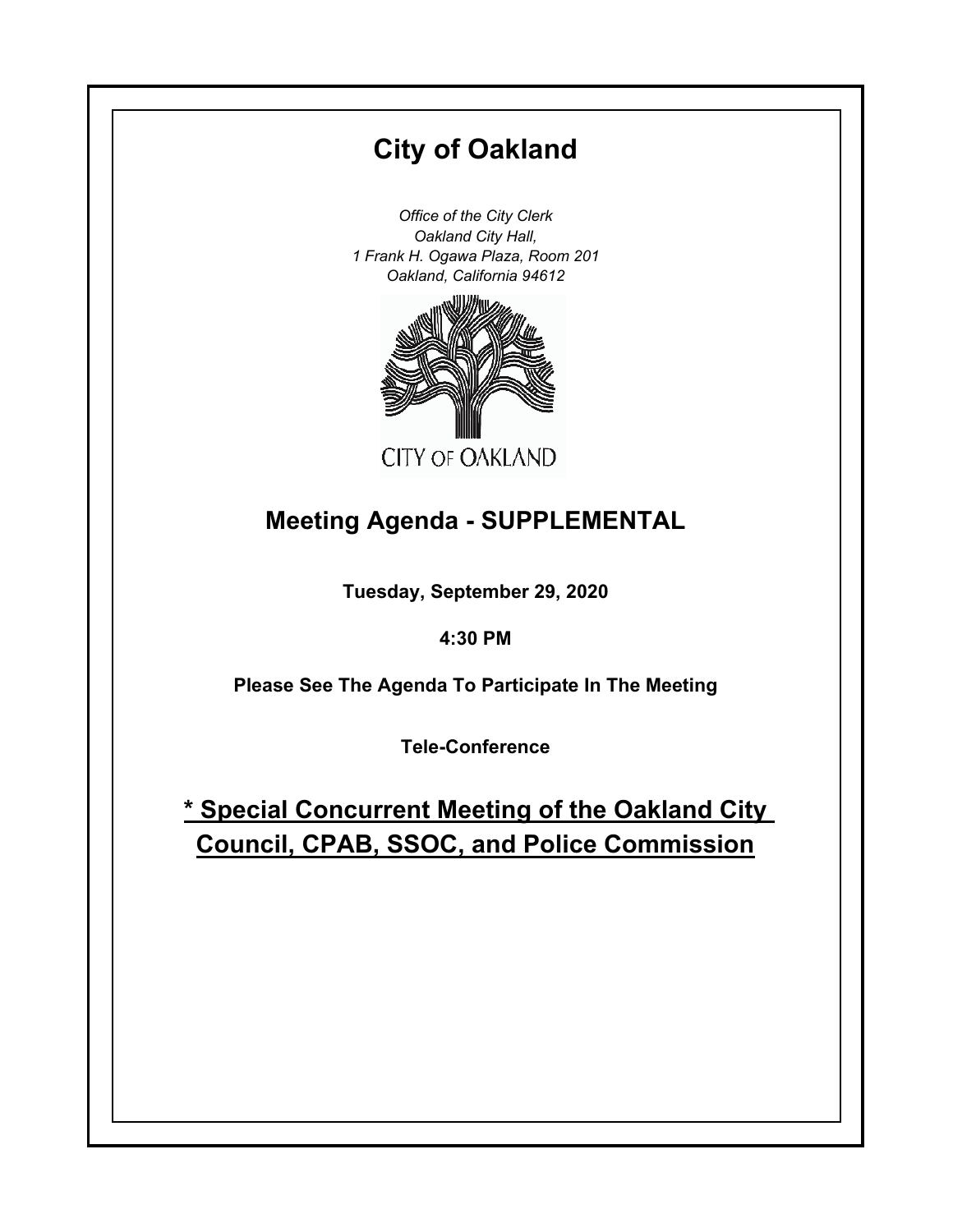Pursuant to the Governor's Executive Order N-29-20, all members of the City Council as well as the City Administrator, City Attorney and City Clerk will join the meeting via phone/video conference and no teleconference locations are required.

## PUBLIC PARTICIPATION

The public may observe and/or participate in this meeting many ways.

### OBSERVE:

• To observe, the public may view the televised video conference by viewing KTOP channel 10 on Xfinity (Comcast) or ATT Channel 99 and locating City of Oakland KTOP – Channel 10

• To observe the meeting online from the City's Agenda Meeting Calendar, at the noticed meeting time, please click on https://oakland.legistar.com/calendar.aspx and click on the "In Progress" link under "Video" for the corresponding meeting.

• To observe the meeting by video conference, please click on this link:

https://us02web.zoom.us/j/86487030367 at the noticed meeting time.

• To listen to the meeting by phone, please call the numbers below at the noticed meeting time: Dial (for higher quality, dial a number based on your current location):

US: +1 669 900 6833 or +1 253 215 8782 or +1 346 248 7799 or +1 929 436 2866 or +1 301 715 8592 or +1 312 626 6799 Webinar ID: 864 8703 0367

If asked for a participant ID or code, press #.

#### COMMENT:

ALL PUBLIC COMMENT ON ACTION ITEMS WILL BE TAKEN AT THE BEGINNING OF THE MEETING UNDER ITEM 1. COMMENT FOR ITEMS NOT ON THE AGENDA WILL BE TAKEN UNDER OPEN FORUM AT THE END OF THE MEETING

There are three ways to submit public comments.

• eComment. To send your comment directly to Council members and staff BEFORE the meeting starts please click on https://oakland.legistar.com/calendar.aspx and click on the "eComment" link for the corresponding meeting. Please note that eComment submission closes five (5) minutes before posted meeting time.

• To comment by Zoom video conference, click the "Raise Your Hand" button to request to speak when Public Comment is being taken on a eligible agenda item at the beginning of the meeting. You will be permitted to speak during your turn,allowed to comment, and after the allotted time, re-muted. Instructions on how to "Raise Your Hand" is available at:

https://support.zoom.us/hc/en-us/articles/205566129 - Raise-Hand-In-Webinar.

• To comment by phone, please call on one of the above listed phone numbers. You will be prompted to "Raise Your Hand" by pressing "\*9" to speak when Public Comment is taken. You will be permitted to speak during your turn, allowed to comment, and after the allotted time, re-muted. Please unmute your self by pressing \*6.

If you have any questions, please email Asha Reed, Assistant City Clerk at AReed@oaklandca.gov.

- Office of the City Clerk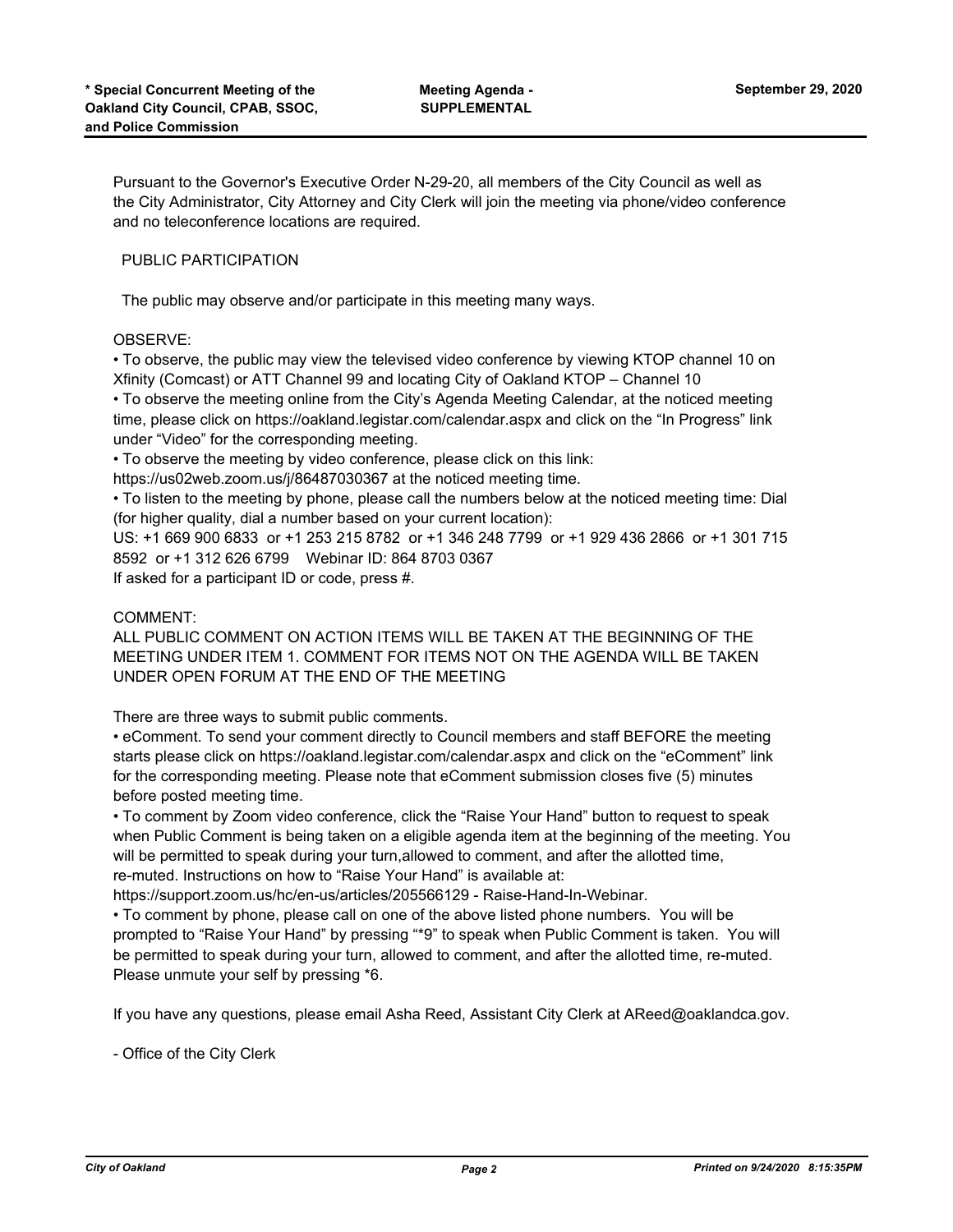## **ROLL CALL / CITY COUNCIL**

*COUNCILMEMBERS: Nikki Bas, District 2; Noel Gallo, District 5; President Pro Tempore Dan Kalb, District 1; Lynette McElhaney, District 3; Vice Mayor Larry Reid, District 7; Loren Taylor, District 6; Sheng Thao, District 4; Council President Rebecca Kaplan, At Large*

## **1 PUBLIC COMMENT COMMENT ON ALL ACTION ITEMS WILL BE TAKEN AT AT THIS TIME. COMMENTS FOR ITEMS NOT ON THE AGENDA WILL BE TAKEN DURING OPEN FORUM.**

**2** Approval Of The Draft Minutes From The Council Meeting Of April 30, 2019

[20-0655](http://oakland.legistar.com/gateway.aspx?m=l&id=/matter.aspx?key=31638)

#### *Attachments:* [View Report](http://oakland.legistar.com/gateway.aspx?M=F&ID=8e0c06d7-4142-4bf5-831b-2a5113763f00.pdf)

Subject: Gun Violence Top Law Enforcement Priority Discussion From: Council President Kaplan **3**

Recommendation: Receive An Informational Report Regarding Making Guns The Top Law Enforcement Priority For Oakland; Supporting The Decrease Of Illegal Guns And Gun Violence By Increasing Gun Tracing, Improving Response Time To Shooting Notifications, And Prioritizing Response To Gun Crime [20-0628](http://oakland.legistar.com/gateway.aspx?m=l&id=/matter.aspx?key=31611)

*Attachments:* [View Report](http://oakland.legistar.com/gateway.aspx?M=F&ID=bcd0fda8-5696-46fe-acba-e9cf4c43186c.pdf)

*Legislative History* 

9/17/20 \*Rules & Legislation **Committee** Scheduled to the \* Special Concurrent Meeting of the Oakland City Council, CPAB, SSOC, and Police Commission *The Committee amended the title to reflect an Information Report.*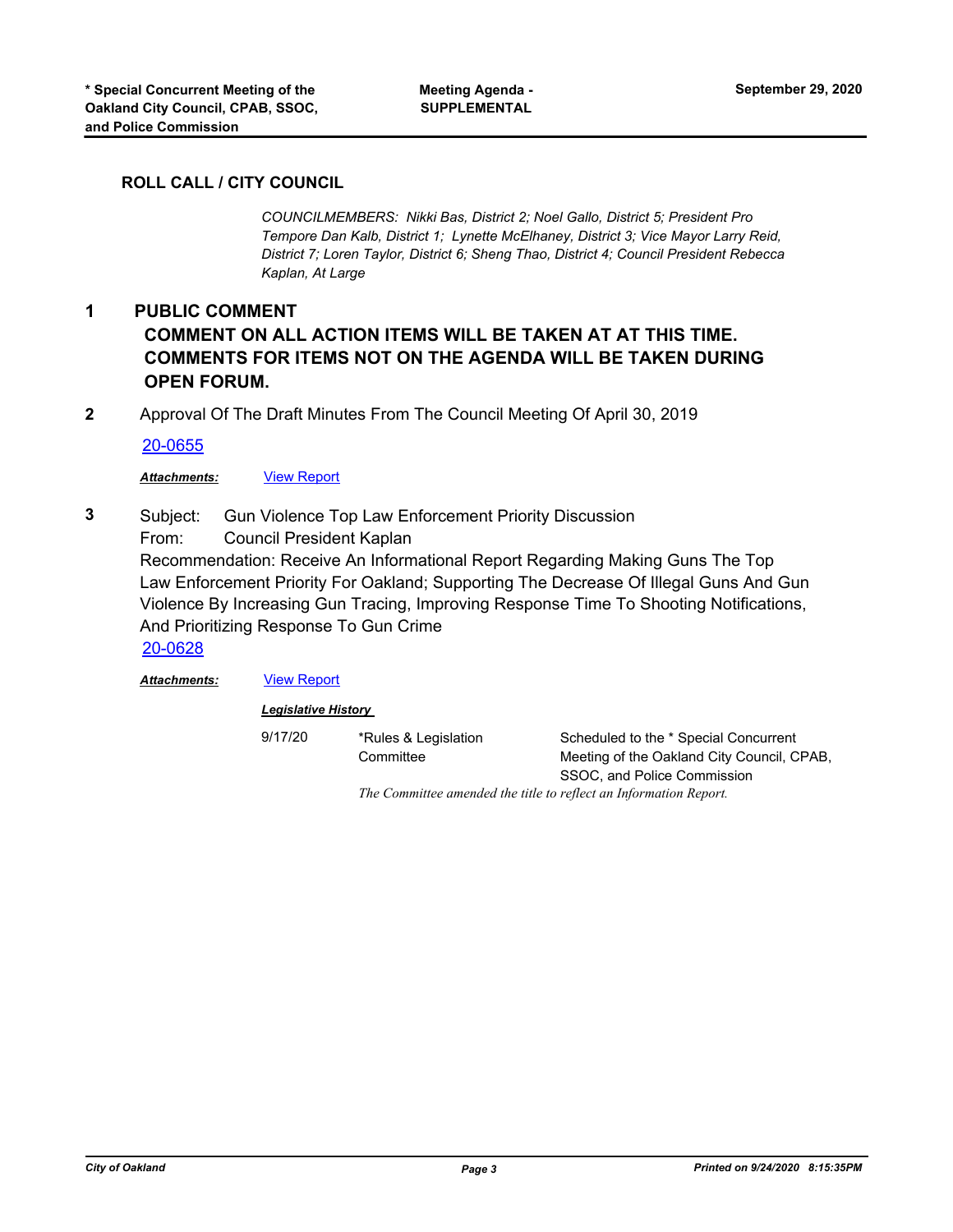Subject: Violence Reduction Efforts Through Measure Z Of 2014 From: Office Of The City Administrator Recommendation: Receive The Following Informational Items; **4**

1) Receive An Informational Report From The Oakland Police Department, Department Of Violence Prevention, Oakland Fire Department And Department Of Race And Equity On Efforts To Reduce Violence In Oakland Through The Measure Z - Public Safety And Services Violence Prevention Act Of 2014 Presented To The City Council, Safety And Services Oversight Commission, Community Policing Advisory Board, Police Commission, And Reimagining Public Safety Task Force; [20-0673](http://oakland.legistar.com/gateway.aspx?m=l&id=/matter.aspx?key=31656)

| 20-00 I U           |                                                                  |
|---------------------|------------------------------------------------------------------|
| <b>Attachments:</b> | <b>View Report</b>                                               |
|                     | <b>View Presentation</b>                                         |
|                     | View Attachment A - Oakland Ceasefire Evaluation                 |
|                     | View Attachment B - 2017 Annual Evaluation Oakland Meas Z by RDA |
|                     | View Attachment C - 2018 Annual Evaluation Oakland Meas Z by RDA |
|                     | View Attachment D - 2019 Annual Evaluation Oakland Meas Z by RDA |
|                     | View Attachment E - 2016-2019 OU Agency Report by Mathematica    |

## *Legislative History*

| 9/24/20 | *Rules & Legislation | Scheduled to the * Special Concurrent      |
|---------|----------------------|--------------------------------------------|
|         | Committee            | Meeting of the Oakland City Council, CPAB, |
|         |                      | SSOC, and Police Commission                |
|         |                      |                                            |

*The City Administrator made a request to Title Change this item.*

2) Receive An Oral Report From The Police Commission, Community Policing Advisory Board, And Safety And Services Oversight Commission Regarding Their Public Safety-Related Efforts And Objectives; And **20-0688**

3) Receive An Oral Report Regarding The Objectives And Timeline Of The Newly Established Reimagining Public Safety Task Force, From The Task Force Co-Chairs And Co-Facilitators

[20-0689](http://oakland.legistar.com/gateway.aspx?m=l&id=/matter.aspx?key=31671)

*Attachments:* [View Oral Report](http://oakland.legistar.com/gateway.aspx?M=F&ID=eddd32e0-a5d8-4fa1-8280-738e8491cd6a.pdf)

## **OPEN FORUM / CITIZEN COMMENTS (Time Available: 15 Minutes)**

## **Adjournment**